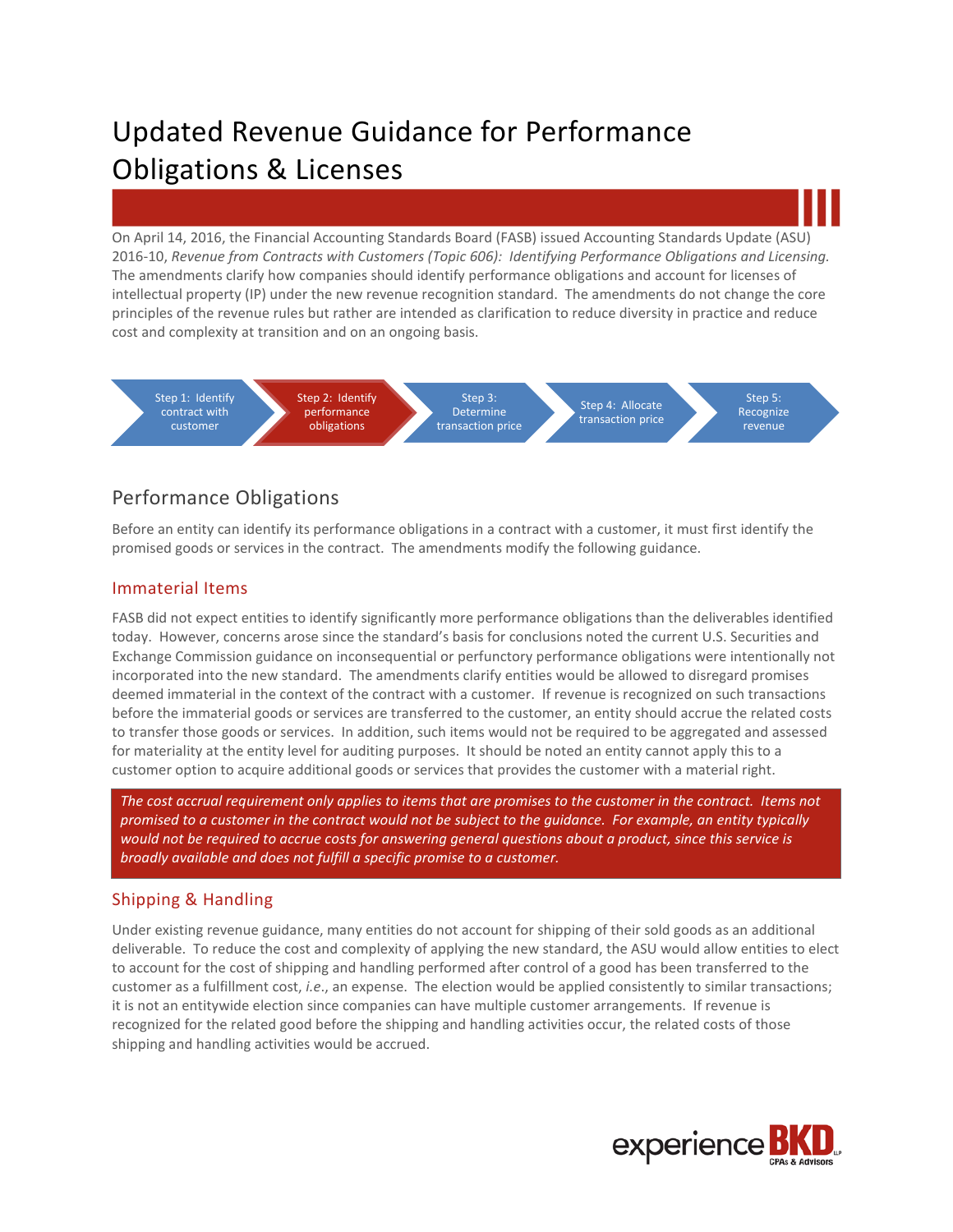#### 

#### **Distinct**

The updates clarify when a promised good or service is separately identifiable, *i.e.*, distinct within the context of the contract. The amendments improve the guidance by:

- Improving the articulation of the principle for determining whether promises to transfer goods or services to a customer are separately identifiable. An entity would determine whether the nature of its promise in the contract is to transfer each of the goods or services, or whether the promise is to transfer a combined item, or items, to which the promised goods and/or services are inputs
- Revising the related factors so they align with the improved articulation of the separately identifiable principle
- Adding examples to the standard

#### Licenses



The type of license determines the timing of revenue recognition and is a challenging analysis requiring management judgment, even under current guidance. The amendments clarify how an entity should evaluate the nature of its promise in granting an IP license and amends the guidance to address how entities should apply the exception for sales- and usage-based royalties to IP licenses when licenses are not separate performance obligations. The ASU includes a flowchart to assist in the evaluation of the nature of an IP license (see Appendix A).

#### IP Licenses

Entities would classify IP in one of two categories:

- **Functional IP** This IP has significant standalone functionality. Because functional IP has significant utility independent of the licensor's past or ongoing activities, and the functionality is not changing because of the licensor's ongoing activities, the license is satisfied at the point in time the IP is made available for the customer's use. If the functionality is expected to change, and the customer will be required or compelled to use the latest version of the IP, revenue for the license would be recognized over time.
- **Symbolic IP** This is IP without significant standalone functionality. The benefit from licenses of symbolic IP depends on the IP's continuing support and maintenance. For example, a license to a sports team's name and logo typically would have limited residual value if the team stops playing games, *e.g.*, Hartford Whalers or Tampa Bay Devil Rays. Symbolic IP grants the customer an access right satisfied over time as the entity fulfills its promise to both:
	- Grant the customer's right to use and benefit from the IP
	- Support and maintain the IP



**SEE**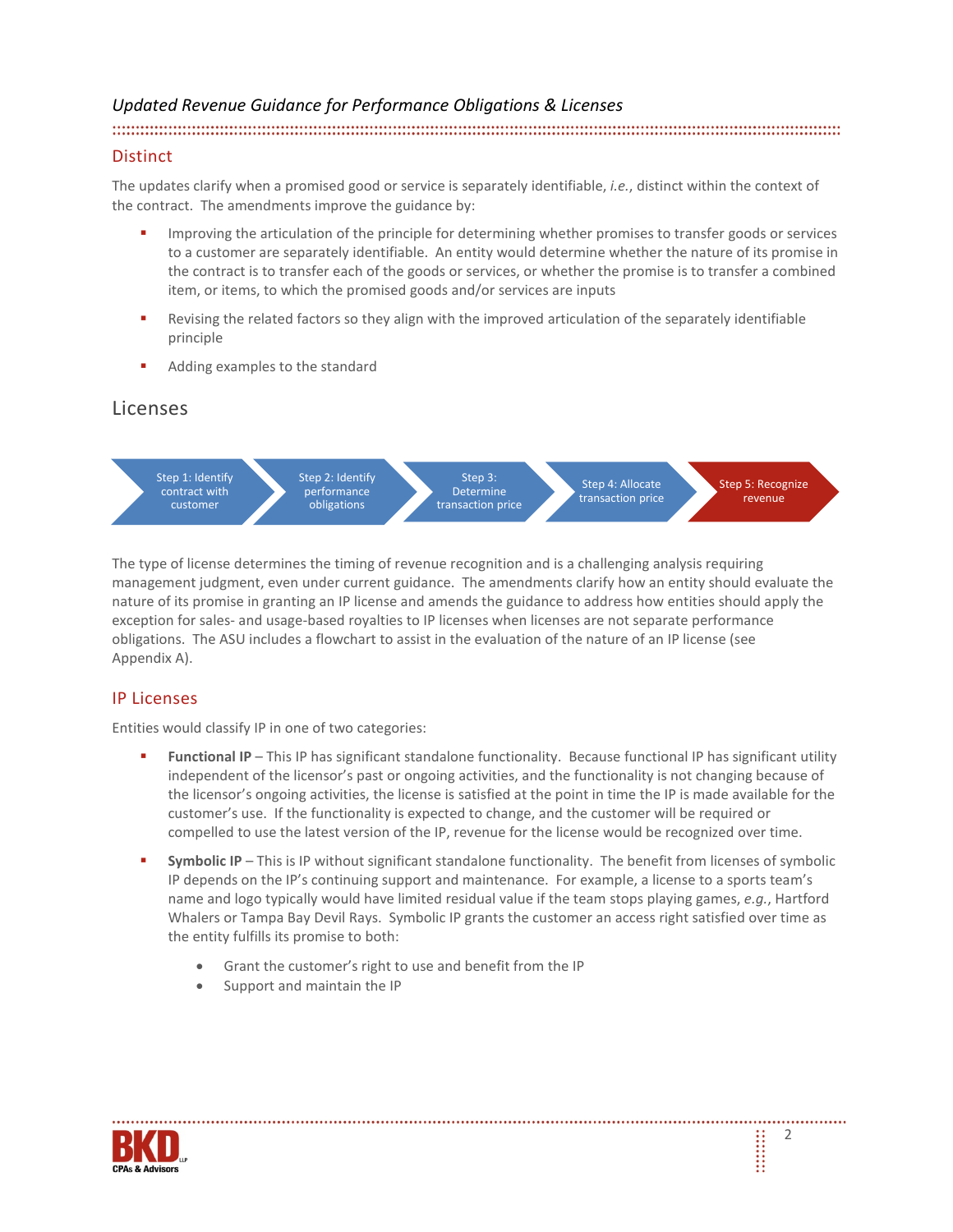

### Sales- & Usage-Based Royalties

Licenses are frequently bundled in a single contract with other goods and services. Several companies asked for clarification on the proper accounting treatment when licenses are bundled. In a case where the only consideration is a royalty based on the customer's subsequent product sales using the IP, does the general constraint on variable consideration, the royalty exception or some combination of the two based on the different promises, in the contract apply? The ASU clarifies when the exception for IP licenses subject to a sales- and usagebased royalty, *i.e.*, the sales-based royalty constraint, would apply. An entity would not be required to split a royalty into the portion subject and not subject to the royalty exception. The sales-based royalty constraint would be applied to the overall royalty stream when the sole or predominant item within the arrangement is the IP license; otherwise, the general constraint on variable consideration would apply to the entire arrangement. FASB acknowledges judgment will be required to determine when a license is the predominant item related to a salesbased or usage-based royalty.



## Contractual Restrictions

Contractual restrictions on use, *e.g.*, limits during certain windows of time or to a geographic area, are attributes of a license that define the scope of a customer's rights under the license. However, they do not define whether the entity satisfies its performance obligation at a point in time or over time and do not create an obligation for the entity to transfer any additional rights to use or access its IP. In addition, a promise to defend a patent right is not a promised good or service.

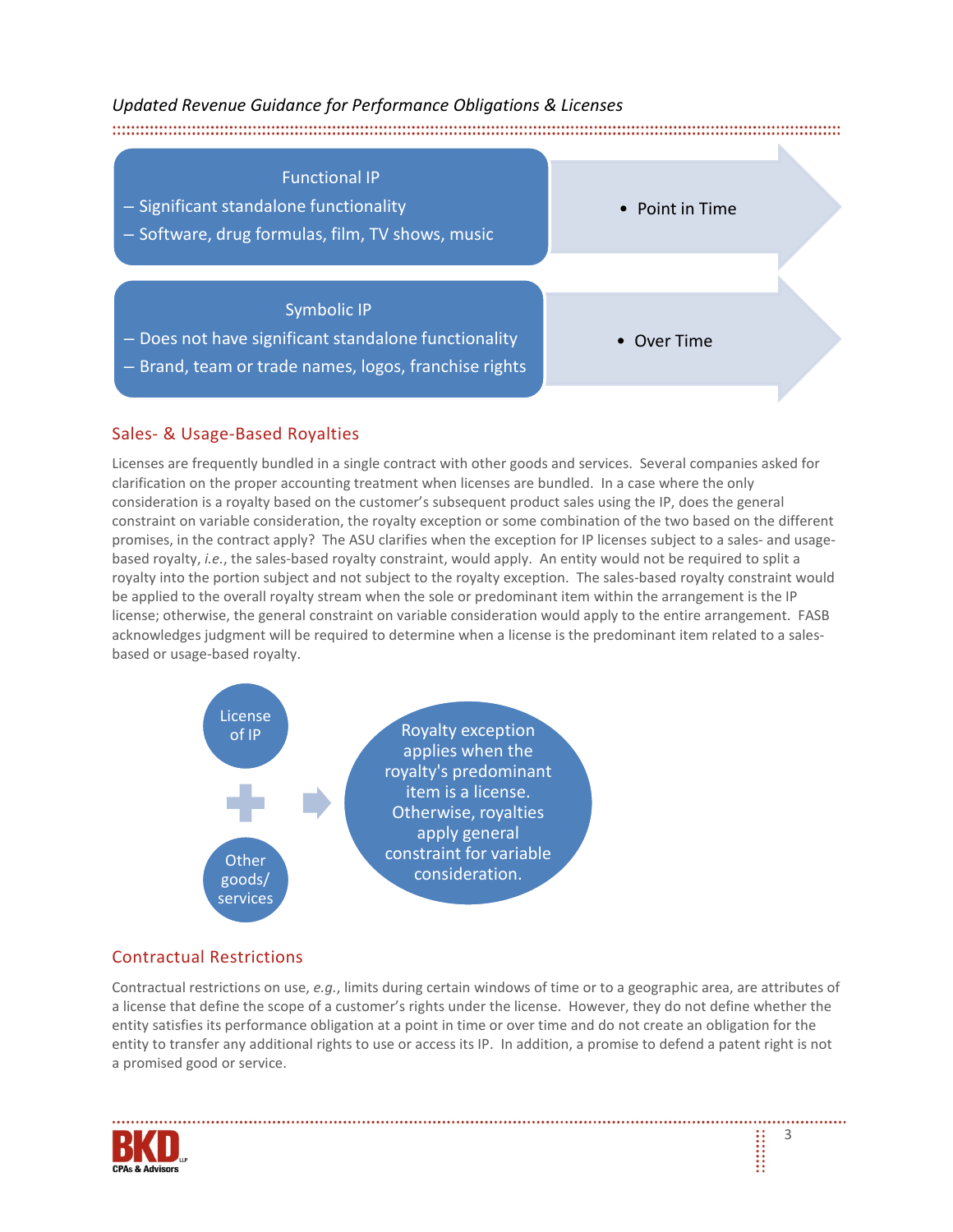#### Transition & Effective Date

The amendment's effective date and transition requirements are the same as the new revenue standard's deferred effective date and transition requirements. Public entities should apply the amendments for annual reporting periods beginning after December 15, 2017, including interim reporting periods therein, *i.e.*, January 1, 2018, for a calendar-year entity. All other entities have an additional year.

BKD continues to monitor the revenue recognition standard process. Visit our [Hot Topics Page](http://www.bkd.com/hot-topics/index.htm) to learn more.

## **Contributor**

Anne Coughlan Director 317.383.4000 [acoughlan@bkd.com](mailto:acoughlan@bkd.com)



. . . . . . . . . . . . . . . . .